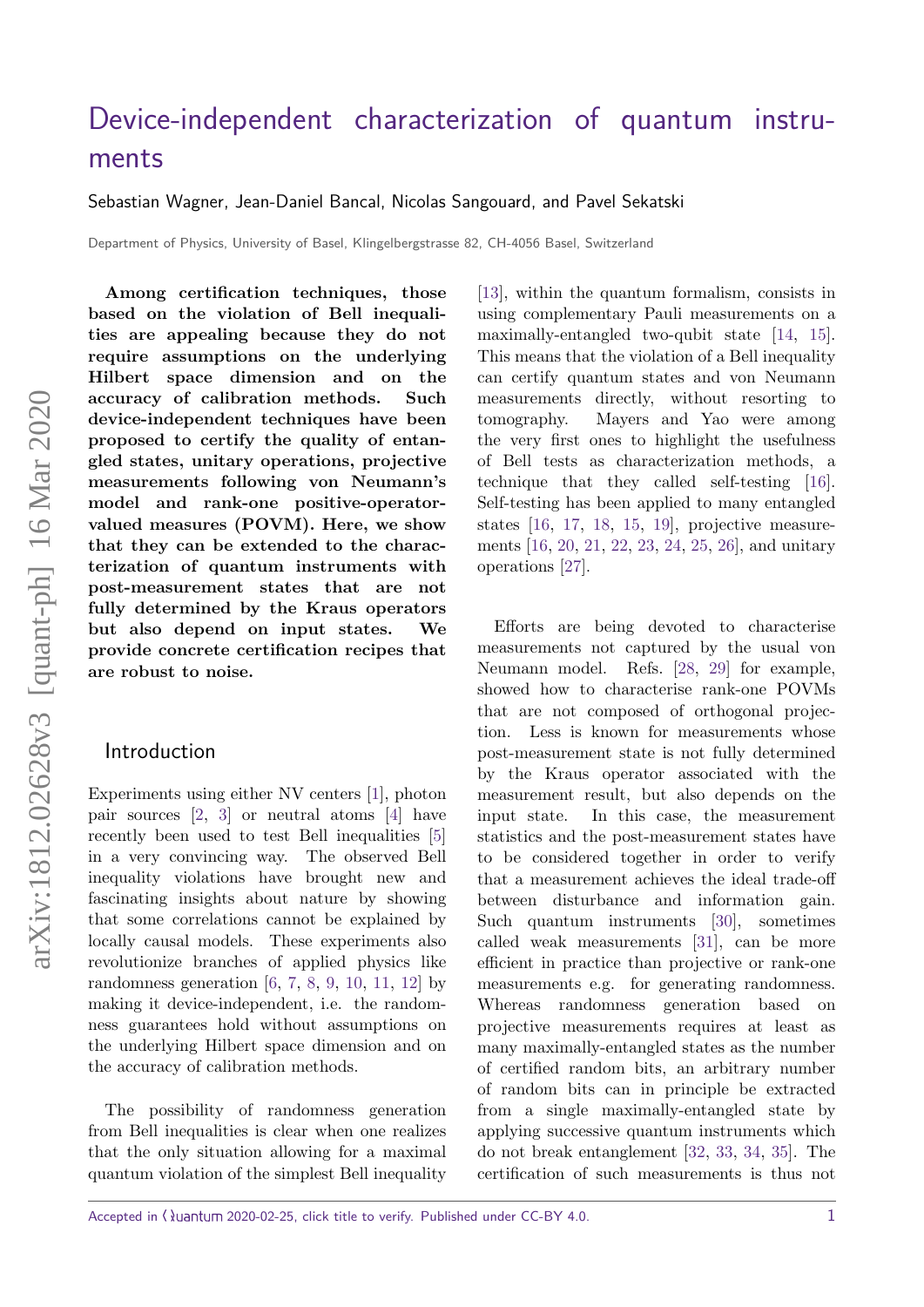only of fundamental interest but could be used in practice to characterise the potential of an actual quantum instrument for producing large amounts of device-independent randomness with a single entangled state.

In this manuscript, we provide a recipe to certify quantum instruments that are neither projective measurements nor rank-one POVMs, i.e. we certify the states conditioned on each outcome as well as the probability of each outcome. We also derive a new class of Bell inequalities suitable for the robust self-testing of partially-entangled two-qubit states. Our final recipe is realistically robust to experimental noise.

## Device-independent certification of quantum instruments

We consider an unknown instrument, that we denote M*,* and our goal is to show that it behaves as an ideal instrument  $\overline{\mathcal{M}}$  in a device-independent way. We start by clarifying the formulation, then describe the proposed recipe before discussing the results.

#### Formulation

Consider an ideal noise-free quantum instrument  $\overline{\mathcal{M}}$  with *k* outcomes operating on a single system of dimension *d*. It is represented by a collection of *k* Kraus operators  $\{\overline{K}_{\ell}\}_{\ell=0}^{k-1}$  satisfying the completeness relation  $\sum_{\ell} \overline{K}_{\ell}^{\dagger} \overline{K}_{\ell} = \mathbb{1}$ . Each Kraus operator defines a completely positive map  $\rho \mapsto \overline{K}_{\ell} \rho \overline{K}_{\ell}^{\dagger}$  $\ell$ . Given a state  $\rho_{\mathscr{B}} \in L(\mathbb{C}^d)$ , the probability to observe the outcome  $\ell$  is given by the Born rule  $\bar{p}_\ell = \text{Tr} \left( \overline{K}_\ell \rho_{\mathscr{B}} \overline{K}_\ell^{\dagger} \right)$  $\binom{+}{\ell}$  and the normalized post-measurement state for this outcome is  $\rho_{\ell} = \frac{1}{\bar{n}}$  $\frac{1}{\overline{p}_{\ell}}\overline{K}_{\ell}\rho_{\mathscr{B}}\overline{K}_{\ell}^{\dagger}$ *`* . Note that the dimension of  $\varrho_{\ell}$  is not necessarily the same than the one of  $\rho_{\mathscr{B}}$ . To illustrate our method, we consider in this work measurements operating on qubits and returning qubits, cf. Eq. [\(3\)](#page-1-0).

Von Neumann measurements and rank-one POVMs correspond to the specific case where  $\{\overline{K}_{\ell}\}\$ are proportional to projectors onto pure states  $|\psi_{\ell}\rangle$ , that is  $\overline{K}_{\ell} = \eta_{\ell} |\psi_{\ell}\rangle\!\langle\psi_{\ell}|$ . In this case, the post-measurement state corresponding to the outcome  $\ell$  is  $|\psi_{\ell}\rangle$  independently of the premeasured state of the system. Performing such a measurement on a physical system can extract full information about its state but also disturbs it maximally, e.g. it breaks all entanglement the system might have with the rest of the world.

Quantum instruments that are neither Von Neumann measurements nor rank-one POVMs introduce less disturbance in the system at the price of extracting less information [\[36\]](#page-7-18). This has the benefit of preserving interesting and useful features such as entanglement while nevertheless revealing information about the system. As an example, for  $\theta \in [0, \pi/4]$  the Kraus operators

<span id="page-1-2"></span><span id="page-1-1"></span>
$$
\overline{K}_0(\theta) = \cos(\theta)|0\rangle\langle 0| + \sin(\theta)|1\rangle\langle 1|, \qquad (1)
$$

$$
\overline{K}_1(\theta) = \sin(\theta)|0\rangle\langle 0| + \cos(\theta)|1\rangle\langle 1| \qquad (2)
$$

are associated to quantum instruments which tend to be projective in the limit  $\theta \to 0$ , and the identity in the limit when  $\theta \to \pi/4$ . Such an instrument is sufficient to implement the scheme proposed in [\[33,](#page-7-15) [34,](#page-7-16) [35\]](#page-7-17) to produce more randomness than possible with von Neumann measurements.

Whether the considered measurement is a von Neumann measurement or not, it can be fully characterised by the map

<span id="page-1-0"></span>
$$
\overline{\mathcal{M}}: L(\mathbb{C}^2) \to L(\mathbb{C}^2 \otimes \mathcal{H}_R),
$$

$$
\sigma \mapsto \sum_{\ell} \left( \overline{K}_{\ell} \sigma \overline{K}_{\ell}^{\dagger} \right) \otimes |\ell \rangle \langle \ell|_{R} ,
$$
 (3)

where we have introduced a register *R* indicating the outcome. In comparison to the map generated by a single Kraus operator  $K_{\ell}$ , the map  $\overline{\mathcal{M}}$  is trace-preserving by construction, hence defines a quantum channel. We note that every set of Kraus operators uniquely defines a map through Eq. [\(3\)](#page-1-0), and any map of this form uniquely defines the post-measurement states, and hence corresponds to a quantum instrument. We illustrate our method by showing how to certify a quantum instrument of the form given in Eq. [\(3\)](#page-1-0) with the Kraus operators written in Eqs.  $(1)$  and  $(2)$ .

An actual - possibly noisy - measurement (see Fig. [1\)](#page-2-0) acting on a Hilbert space  $\mathcal{H}_{\mathscr{B}}$  can be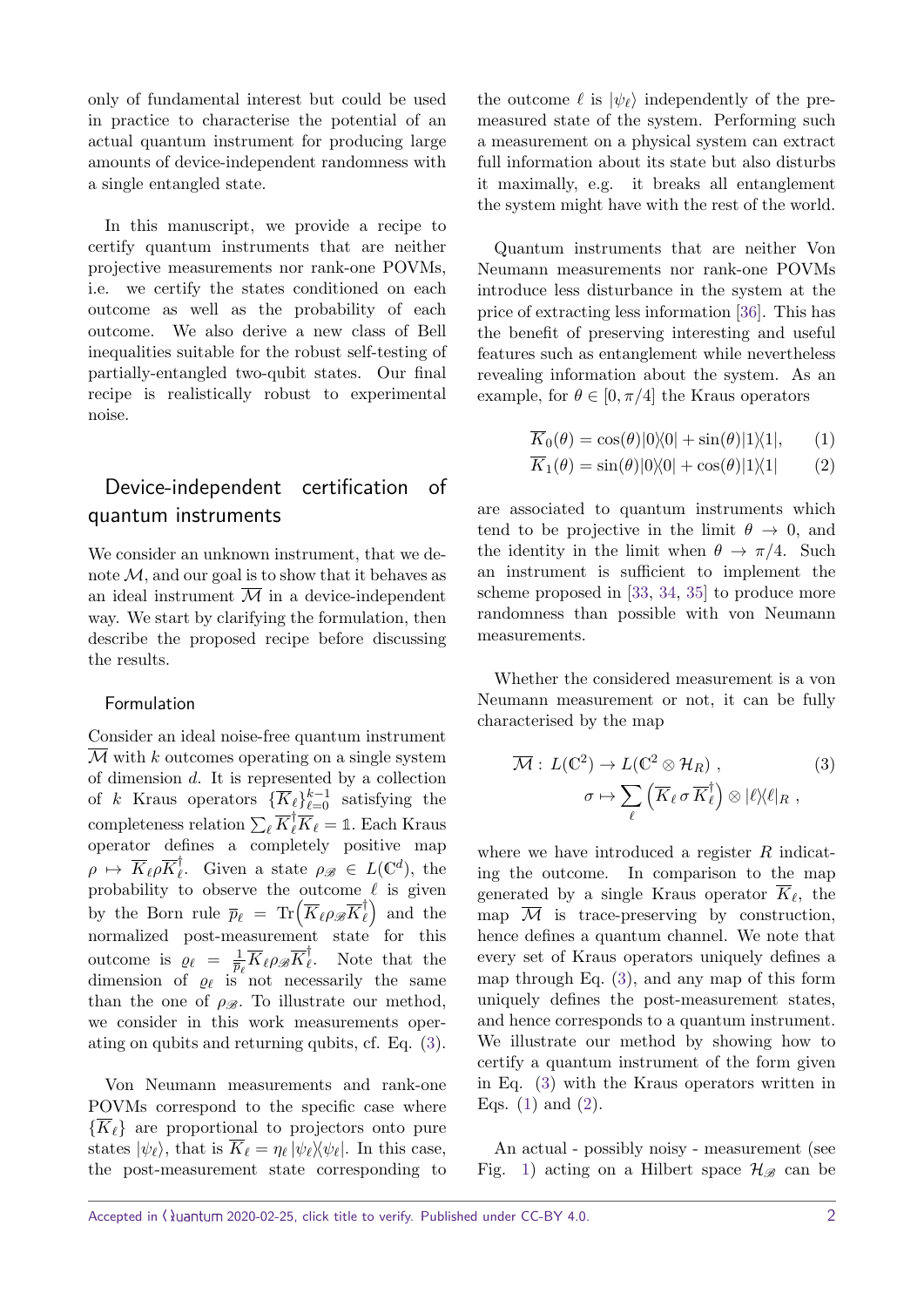

<span id="page-2-0"></span>Figure 1: Scheme of the actual experiment that is used to characterise the measurement box  $M$  in a deviceindependent way. The source which is represented by a box with a star, produces an unknown bipartite state *ρ* shared between  $\mathscr A$  and  $\mathscr B$ . Party  $\mathscr B$  performs the measurement. The pre- and post-measurement states can be measured with additional measurements named  $A_{0/1}$ for party  $\mathscr A$  and  $B_{0/1/2/3}$  for party  $\mathscr B$  that are also unknown (not represented).

described by the following map

$$
\mathcal{M}: L(\mathcal{H}_{\mathscr{B}}) \to L(\mathcal{H}_{\mathscr{B}} \otimes \mathcal{H}_{R}), \qquad (4)
$$

$$
\sigma \mapsto \sum_{\ell} M_{\ell}[\sigma] \otimes |\ell\rangle\langle \ell|_{R},
$$

where  $M_{\ell}$  are the completely positive maps associated to the outcomes  $\ell$ . In general, these maps may not be expressed in terms of a single Kraus operator, but as a combination of several ones, i.e.  $M_{\ell}[\sigma] = \sum_{m} K_{\ell,m} \sigma K_{\ell,m}^{\dagger}$ , with  $\sum_{\ell,m} K^{\dagger}_{\ell,m} K_{\ell,m} = \mathbb{1}$ . In order to show that a measurement described by  $M$  acts like a target measurement  $\overline{\mathcal{M}}$ , it is sufficient to identify a subspace of  $\mathcal{H}_{\mathscr{B}}$  on which the action of M is similar to the one of  $\overline{\mathcal{M}}$ . Moreover, a map is fully described by its action on one half of a maximallyentangled state, a result known as the Choi-Jamiolkowski isomorphism [\[37,](#page-7-19) [38\]](#page-7-20). Therefore, the equivalence between the considered measurement and the target one is obtained by showing that there exist completely positive tracepreserving maps

$$
\Lambda^i_{\mathscr{B}}: L(\mathbb{C}^2) \to L(\mathcal{H}_{\mathscr{B}}) \tag{5}
$$

and

$$
\Lambda_{\mathscr{B}}^o: L(\mathcal{H}_{\mathscr{B}} \otimes \mathcal{H}_R) \to L(\mathbb{C}^2 \otimes \mathcal{H}_R) ,\qquad (6)
$$

$$
\sigma \otimes |\ell\rangle\langle\ell|_R \mapsto \Lambda_{\mathscr{B}}^o[\sigma] \otimes |\ell\rangle\langle\ell|_R ,
$$

such that the composition of these maps with the actual measurement is identical to the reference measurement, that is

<span id="page-2-1"></span>
$$
(\mathrm{id} \otimes \Lambda^o_{\mathscr{B}} \circ \mathcal{M} \circ \Lambda^i_{\mathscr{B}})[|\phi^+ \rangle \langle \phi^+|] = (\mathrm{id} \otimes \overline{\mathcal{M}})[|\phi^+ \rangle \langle \phi^+|].
$$
\n(7)

The injection map  $\Lambda_{\mathscr{B}}^{i}$  and the output map  $\Lambda_{\mathscr{B}}^{o}$ identify subspaces and subsystems in which the measurement  $M$  acts as the reference measurement  $\overline{\mathcal{M}}$ , see Fig. [2.](#page-3-0) Note that the output map does not depend on the measurement output, cf discussion below. Also note that since all possible outcomes appear in the definition of the maps  $\overline{\mathcal{M}}$  and  $\mathcal{M}$  – the corresponding Choi states include a description of the labels – equality [\(7\)](#page-2-1) guarantees at the same time that the outcome states are as expected and that each outcome appears with the desired probability.

The previous equality cannot be satisfied in an actual experiment due to unavoidable imperfections. Following [\[39,](#page-7-21) [40\]](#page-8-0), we thus propose an extension for quantifying the distance  $\mathcal{F}(\mathcal{M},\overline{\mathcal{M}})$ between  $\mathcal M$  and  $\overline{\mathcal M}$  using

<span id="page-2-3"></span><span id="page-2-2"></span>
$$
\mathcal{F}(\mathcal{M}, \overline{\mathcal{M}}) =
$$
\n
$$
\max_{\Lambda_{\mathscr{B}}^i, \Lambda_{\mathscr{B}}^o} F((\text{id} \otimes \Lambda_{\mathscr{B}}^o \circ \mathcal{M} \circ \Lambda_{\mathscr{B}}^i) [|\phi^+ \rangle \langle \phi^+|],
$$
\n
$$
(\text{id} \otimes \overline{\mathcal{M}}) [|\phi^+ \rangle \langle \phi^+|],
$$
\n
$$
(S)
$$

where  $F(\rho, \sigma) = \text{Tr}\sqrt{\sqrt{\rho} \sigma \sqrt{\rho}}$  is the Uhlmann fidelity between two states  $\rho$  and  $\sigma$ .

#### Recipe

The aim of this section is to show how the quantity [\(8\)](#page-2-2) can be lower bounded in the setup presented in Fig. [3.](#page-3-1) In addition to the source producing the bipartite state *ρ* and the measurement M to be characterised, each party has a measurement box. The box of party  $\mathscr A$  has two inputs  $A_0$  and  $A_1$  while the one of party  $\mathscr B$  has four inputs  $B_0, B_1, B_2, B_3$ . For each measurement input, a binary outcome is obtained called *a* for  $\mathscr A$  and *b* for  $\mathscr B$ , with  $a, b = \pm 1$ . The measurement  $\mathcal M$  can be applied by party  $\mathscr B$  before the measurement input is chosen. Although there is no assumption about the Hilbert space dimension and on the proper calibration of the measurement devices, M can be characterised in two steps: Step I identifies the quality of the state produced by the source while step II is used to characterise the states after each outcome of the measurement to be certified. The certifications associated to steps I and II are then combined to bound  $\mathcal{F}(\mathcal{M},\mathcal{M})$  as defined in Eq. [\(8\)](#page-2-2)

<span id="page-2-4"></span>Let us first focus on step I. In this step, the measurement settings  $A_{0/1}$  and  $B_{0/1}$  are chosen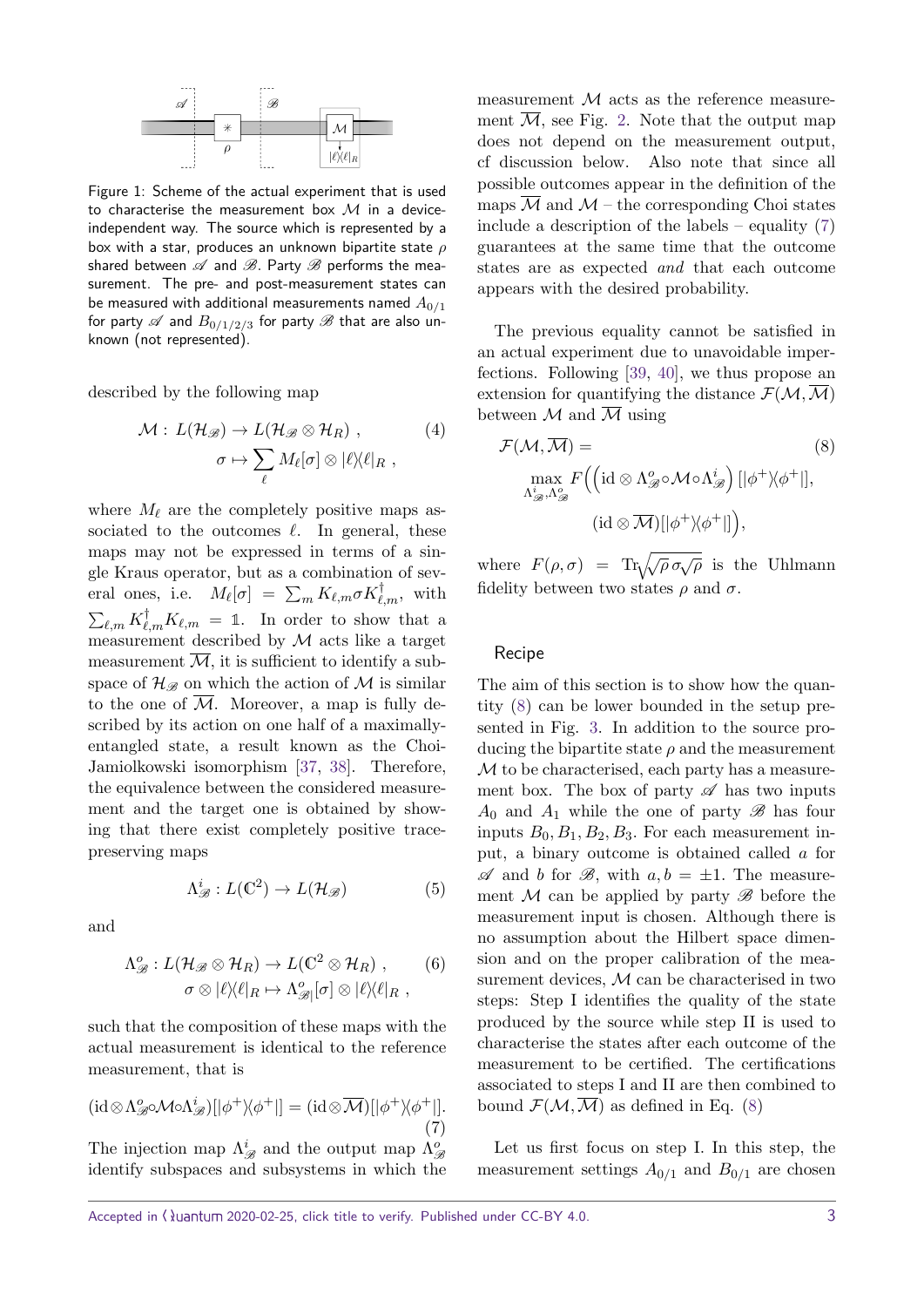

<span id="page-3-0"></span>Figure 2: To characterise an unknown measurement M*,* we compare the action of this black box supplemented with injection maps  $\Lambda_{\mathscr{B}}^{i}$  and  $\Lambda_{\mathscr{B}|}^{o}$  with the action of a reference measurement  $\overline{M}$  on one half of a maximally entangled two-qubit state  $|\phi^+\rangle.$ 

freely and applied directly on the state produced by the source  $\rho$  so that party  $\mathscr A$  and  $\mathscr B$  can estimate the Clauser, Horne, Shimony, and Holt (CHSH) value [\[13\]](#page-6-11)

$$
\beta = \sum_{k,j=0}^{1} (-1)^{k \cdot j} \langle A_k B_j \rangle.
$$
 (9)

Here,  $\langle A_k B_j \rangle = \sum_{a,b} a b P(a,b|A_k, B_j)$  is the expectation value of measurements  $A_k$  and  $B_j$ . The CHSH value allows one to bound the fidelity of *ρ* with a maximally-entangled two-qubit state. In particular, the results of Ref. [\[41\]](#page-8-1) show that there exist local extraction maps  $\Lambda_{\mathscr{A}} : L(\mathcal{H}_{\mathscr{A}}) \rightarrow$  $L(\mathbb{C}^2)$  and  $\tilde{\Lambda}_{\mathscr{B}}^i$  :  $L(\mathcal{H}_{\mathscr{B}}) \to L(\mathbb{C}^2)$  such that

$$
F((\Lambda_{\mathscr{A}} \otimes \tilde{\Lambda}_{\mathscr{B}}^{i})[\rho], |\phi^{+}\rangle) \qquad (10)
$$

$$
\geq F^{i} = \sqrt{\frac{1}{2} + \frac{1}{2} \cdot \frac{\beta - \beta^{*}}{2\sqrt{2} - \beta^{*}}},
$$

where  $\beta^* = \frac{2(8+7\sqrt{2})}{17} \approx 2.11$ . Whenever where  $\beta = \frac{17}{17} \approx 2.11$ . Whenever  $\beta = 2\sqrt{2}$ , the formula [\(10\)](#page-3-2) certifies that the source produces  $|\phi^+\rangle$  up to local maps, these maps being explicitly defined from the quantum description of the measurement inputs  $A_{0/1}$  and  $B_{0/1}$ . In this case, the same maps can be used to show that  $\mathscr{A}$ 's settings correspond to the Pauli measurements  $\overline{A}_0 = \sigma_z$  and  $\overline{A}_1 = \sigma_x$  while  $\mathscr{B}$ 's settings correspond to  $\overline{B}_{0/1} = \frac{1}{\sqrt{2}}$  $\frac{1}{2}(\sigma_z \pm \sigma_x)^{-1}$  $\frac{1}{2}(\sigma_z \pm \sigma_x)^{-1}$  $\frac{1}{2}(\sigma_z \pm \sigma_x)^{-1}$ .

<span id="page-3-3"></span>*<sup>1</sup>*Mathematically this means, for example for Bob's first measurement *B*0, that there exists maps  $\Lambda_{\mathscr{B}}^o$  and  $\Lambda_{\mathscr{B}}^i$  such that Eq. [\(7\)](#page-2-1) holds with  $\mathcal{M}[\sigma] = \sum_{\ell=0}^{1} \frac{1+(-1)^{\ell}B_0}{2} \sigma \frac{1+(-1)^{\ell}B_0}{2} \otimes |\ell\rangle\langle \ell|$  and  $\overline{\mathcal{M}}[\sigma] \;=\; \sum_{\ell=0}^1 \tfrac{\mathbb{1}+(-1)^\ell \overline{B}_0}{2} \sigma \tfrac{\mathbb{1}+(-1)^\ell \overline{B}_0}{2} \otimes \vert \ell \rangle\!\langle \ell \vert. \quad \text{Here,} \Lambda^i_\mathscr{B}$ can be obtained from  $\tilde{\Lambda}_{\mathscr{B}|}^{i}$  through Proposition 4 of [\[27\]](#page-7-9) (in that work the roles of Alice and Bob are exchanged).



<span id="page-3-1"></span>Figure 3: Recipe for bounding the quality of the measurement box  $M$  in 2 steps. Step I is used to characterize the state of the source while Step II gives a certificate of the post-measurement states. The statistics recorded in each step is then used to certify the quality of measurement  $M$  device-independently.

In step II, party  $\mathscr B$  applies  $\mathcal M$ . Let us first consider the state conditioned on the outcome 0,

<span id="page-3-4"></span>
$$
\varrho_0 = \frac{M_0[\rho]}{\text{Tr}(M_0[\rho])},
$$

which is characterized using  $A_{0/1}$  and  $B_{2/3}$ . In particular, parties  $\mathscr A$  and  $\mathscr B$  are interested in the Bell inequality

$$
\mathcal{I}_{\theta} = \frac{1}{4} \left[ \frac{\langle A_0(B_2 - B_3) \rangle}{\sin(b_{\theta})} + \frac{\sin(2\theta)}{\cos(b_{\theta})} \langle A_1(B_2 + B_3) \rangle + \cos(2\theta) \left( \langle A_0 \rangle + \frac{\langle B_2 - B_3 \rangle}{2 \sin(b_{\theta})} \right) \right]
$$
  

$$
\leq \frac{1}{4} \left[ \cos(2\theta) + (2 + \cos(2\theta)) \sqrt{\frac{7 - \cos(4\theta)}{5 + \cos(4\theta)}} \right]
$$
(11)

<span id="page-3-2"></span>with  $b_{\theta}$  =  $\arctan \sqrt{\left(1 + \frac{1}{2} \cos^2(2\theta)\right) / \sin^2(2\theta)},$ whose maximal quantum value is one by construction. We derived this Bell inequality using the variational method presented in [\[27,](#page-7-9) [42\]](#page-8-2) to self-test partially-entangled two-qubit pure states in a particularly robust manner. Note that for  $\theta = \frac{\pi}{4}$  $\frac{\pi}{4}$ , Ineq. [\(11\)](#page-3-4) is the re-normalized CHSH inequality. However, we emphasize that Ineq. [\(11\)](#page-3-4) is not equivalent to the tilted-CHSH inequality of Refs. [\[43,](#page-8-3) [44\]](#page-8-4) but was carefully constructed for the demands of self-testing presented here. The knowledge of  $\mathcal{I}_{\theta}$  allows one to bound the fidelity of the conditional state  $\varrho_0$ , that is, to guarantee the existence of local maps  $\Lambda_{\mathscr{A}} : L(\mathcal{H}_{\mathscr{A}}) \to L(\mathbb{C}^2)$ and  $\Lambda_{\mathscr{B}}^{\mathfrak{o},\theta}$  $\frac{\partial}{\partial \mathscr{B}}: L(\mathcal{H}_{\mathscr{B}}) \to L(\mathbb{C}^2)$  such that

<span id="page-3-5"></span>
$$
F((\Lambda_{\mathscr{A}} \otimes \Lambda_{\mathscr{B}}^{o,\theta})[\varrho_0], |\phi_\theta^0\rangle) \qquad (12)
$$
  
\n
$$
\geq F_\theta^0 = \sqrt{\cos^2(\theta) + (1 - \cos^2(\theta))\frac{\mathcal{I}_\theta - \mathcal{I}_\theta^*}{1 - \mathcal{I}_\theta^*}}.
$$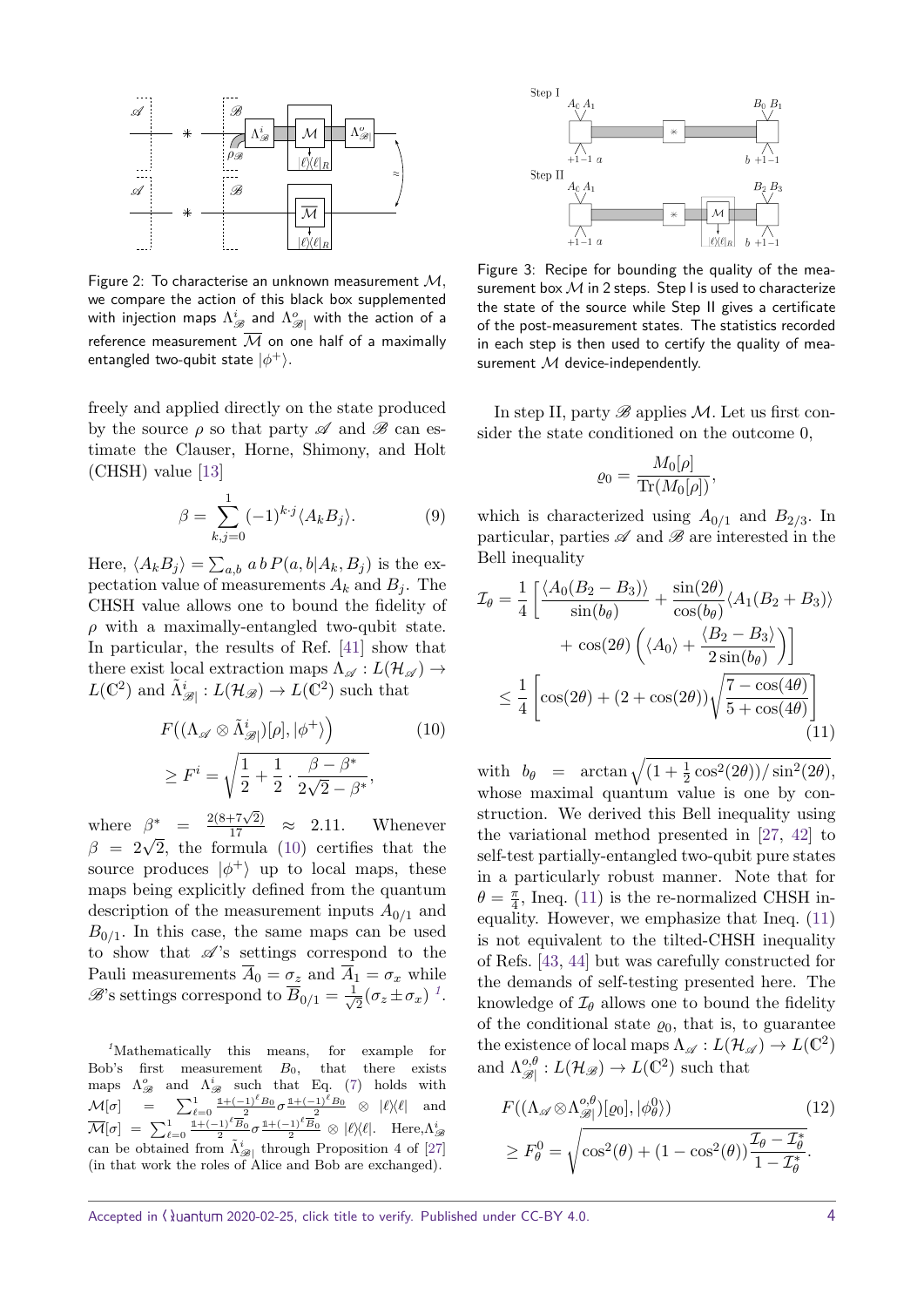

<span id="page-4-0"></span>Figure 4 $:$  Plot of the cutoff parameter  $\mathcal{I}_{\theta}^*$  as a function of *θ,* see Eq. [\(12\)](#page-3-5). The red dashed line is below the blue solid one, indicating that our new inequality achieves non-trivial fidelities for smaller violations compared to the tilted-CHSH inequality. Thus it provides tighter selftesting bounds for partially-entangled states.

Here,  $\mathcal{I}_{\theta}^{*}$  is a cutoff parameter corresponding to the violation for which the fidelity matches the square of the largest Schmidt coefficient of  $|\phi_{\theta}^{0}\rangle = \cos(\theta)|00\rangle + \sin(\theta)|11\rangle$ . Fig. [4](#page-4-0) shows the critical value  $\mathcal{I}_{\theta}^*$  for both this inequality and the tilted CHSH inequality, as calculated in the Appendix. The previous bound shows that whenever  $\mathcal{I}_{\theta}$  reaches its maximal quantum value  $\mathcal{I}_{\theta} = 1$ , the state conditioned on the outcome 0 corresponds to the state  $|\phi_{\theta}^{0}\rangle$  up to local maps, these maps being explicitly defined from the quantum description of the measurements performed by  $A_{0/1}$  and  $B_{2/3}$  respectively. The same maps can also be used to show that when  $\mathcal{I}_{\theta} = 1$ ,  $\mathscr{A}$ 's settings correspond to the Pauli measurements  $\overline{A}_0 = \sigma_z$  and  $\overline{A}_1 = \sigma_x$  while  $\mathscr{B}$ 's inputs correspond to  $\overline{B}_{2/3} = \cos(b_\theta) \sigma_z \pm \sin(b_\theta) \sigma_x$ .

The post-measurement state corresponding to the outcome 1 can be characterized with the same measurement boxes  $A_{0/1}$  and  $B_{2/3}$ , as well as the same local extraction maps  $\Lambda_{\mathscr{A}}$  and  $\Lambda_{\mathscr{B}}^{o,\theta}$  $\mathscr{B}^{\sigma,\sigma}_{\mathscr{B}|},$  see Appendix. Moreover, by including the classical output of the measurement in a global state including a register, as mentioned before, the overall post-measurement state can be written in a compact form

$$
\varrho = \sum_{\ell=0}^{1} p_{\ell} \varrho_{\ell} \otimes |\ell\rangle\langle\ell|_{R} , \qquad (13)
$$

with  $\rho_{\ell} = \frac{M_{\ell}[\rho]}{\text{Tr}(M_{\ell}[\rho])}$  the post-measurement state



<span id="page-4-1"></span>Figure 5: Lower bounds on the fidelity  $\mathcal{F}(\mathcal{M},\overline{\mathcal{M}})$  of an unknown measurement M defined in Eq.  $(4)$  with respect to a reference measurement  $\overline{M}$  defined in Eq. [\(3\)](#page-1-0) with the Kraus operators given in Eqs.  $(1)-(2)$  $(1)-(2)$  $(1)-(2)$  for given CHSH violations  $\beta$  and violations  $\mathcal{I}_{\theta}$  of the Bell inequality  $(11)$ ; we assume that the second output state appears with probability  $p_0 = p_1 = \frac{1}{2}$  achieving the violation  $\mathcal{I}_{\theta}^0, \mathcal{I}_{\theta}^1 \geq I_{\theta}$ . The plot is for  $\theta = (2\pi + 7)/22 \approx 0.6$ .

associated to outcome  $\ell$ , and  $p_\ell$  the probability of this outcome. As the certificates for the two branches  $\rho_0$  and  $\rho_1$  are obtained with the same isometries, they can be combined into a single certificate for  $\rho$ . In particular, using the orthogonality of the register states, we have

<span id="page-4-2"></span>
$$
F((\Lambda_{\mathscr{A}} \otimes \Lambda_{\mathscr{B}}^{o,\theta})[\varrho], \sum_{\ell=0}^{1} \frac{1}{2} |\phi_{\theta}^{\ell}\rangle\langle\phi_{\theta}^{\ell}| \otimes |\ell\rangle\langle\ell|_{R})
$$
  

$$
\geq \sum_{\ell} \sqrt{\frac{p_{\ell}}{2}} F_{\theta}^{\ell} =: F_{\theta}^{o}.
$$
 (14)

Taking into account the fact that the fidelity cannot decrease under completely-positive trace-preserving maps and using the triangle inequality  $\arccos(F(\rho_1, \rho_3)) \leq \arccos(F(\rho_1, \rho_2))$  +  $arccos(F(\rho_2, \rho_3)))$ , we can prove that the fidelity of the state before and after the measurement can be combined to bound the fidelity of the measurement itself, that is,

<span id="page-4-3"></span>
$$
\mathcal{F}(\mathcal{M}, \overline{\mathcal{M}}) \ge \cos(\arccos(F^i) + \arccos(F^o_{\theta})) \tag{15}
$$

(see Proposition 5 of [\[27\]](#page-7-9)). Whenever  $\beta = 2\sqrt{2}$ and  $\mathcal{I}_{\theta} = 1$  for both output states, this bound guarantees that  $\mathcal{F}(\mathcal{M},\overline{\mathcal{M}})=1$ . In noisy scenarios, the fidelity that can be certified is shown in Fig. [5.](#page-4-1)

Note that in case where the fidelity of the state before the measurement cannot be assessed, the quality of the measurement cannot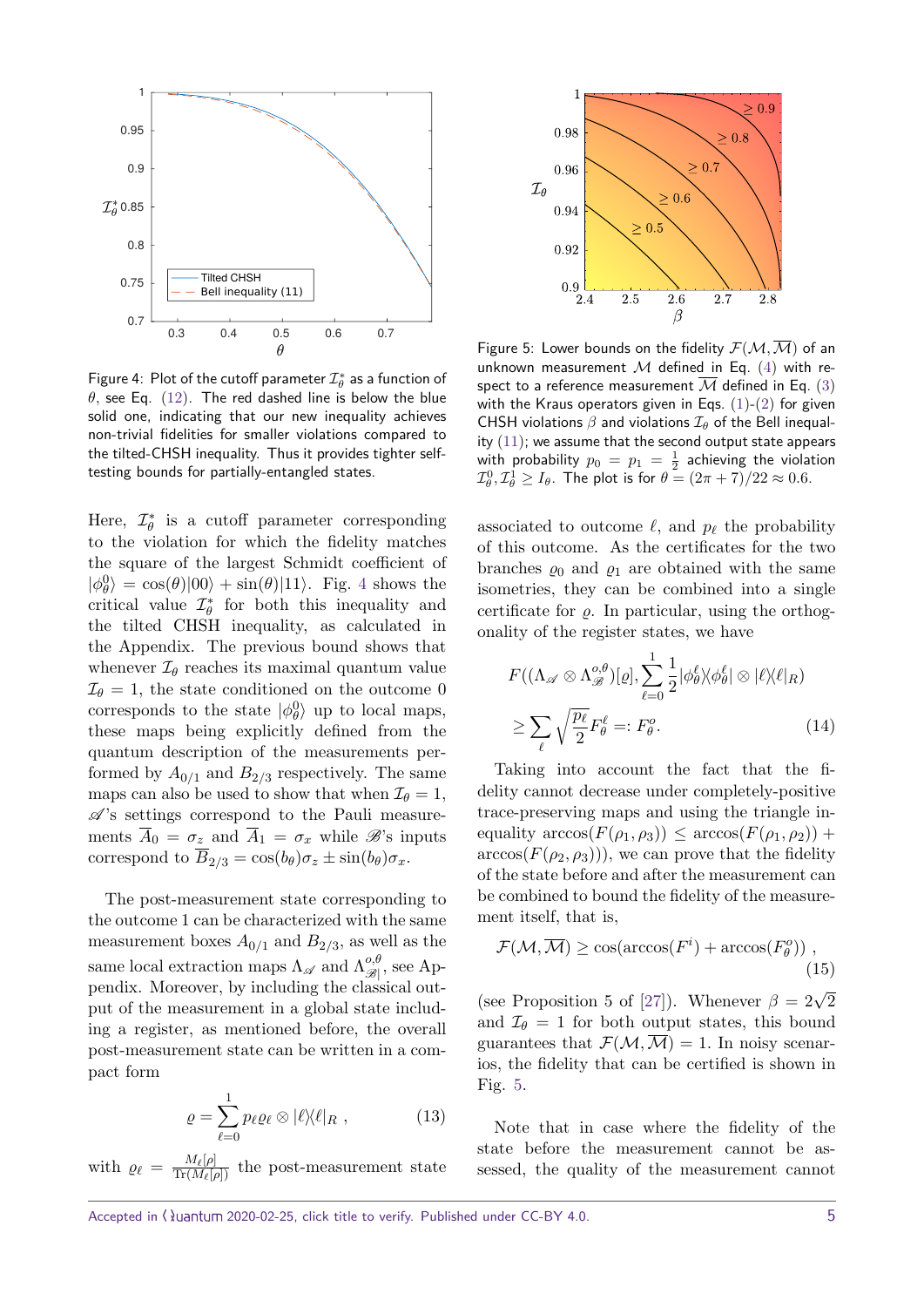be certified. Indeed, if the source produces the state  $|\phi_{\theta}^{0}\rangle|0\rangle_{B'} + |\phi_{\theta}^{1}\rangle|1\rangle_{B'}$ , and the measurement simply reads out the auxiliary  $B'$  system, then all post-measurement statistics are reproduced. Hence, it is necessary to be able to estimate the quality of the pre-measurement state to give a certificate for the proper functioning of the measurement itself.

## **Discussion**

So far our exposition was focused on the particular example of Kraus operators given by Eq. [\(1\)](#page-1-1) and [\(2\)](#page-1-2). Nevertheless, the reader might have noticed that only the tests used to bound the fidelity of the initial state  $F^i$  and of the post-measurement states  $F^o_\ell$  are specific to this example. Consider now a general quantum instrument and assume that one can obtain certificates for the state produced by the source as in Eq. [\(10\)](#page-3-2) and for all the post-measurement states as in Eq. [\(12\)](#page-3-5). If the extraction maps  $\Lambda_{\mathscr{A}}$  on Alice's side are the same for all certificates, straightforward application of Eqs. [\(14\)](#page-4-2) and [\(15\)](#page-4-3) provides a self-testing of the whole instrument. In summary, our approach applies straightforwardly to quantum instruments with an arbitrary number of classical outcomes, including qubit measurements with more than two Kraus operators and measurements on larger-dimensional systems, as well as multipartite instruments.

Note also that we focused on a formulation where the extraction maps  $\Lambda_{\mathscr{B}}^o$  in Eq. [\(6\)](#page-2-4) act trivially on the classical measurement output *R*, that is the extraction maps applied on the quantum output is independent of the measurement result  $\ell$ . We believe that this corresponds to the spirit of self-testing in which states and channels are certified up to passive transformations. Nevertheless, a formulation where the extraction maps  $\Lambda_{\mathscr{B}}^{\scriptscriptstyle O,\ell}$  $\mathscr{B}$  acting on the post-measurement quantum state depend on the measurement outputs  $\ell$  is also possible. In this case it is sufficient to certify the initial and all post-measurement states independently in order to obtain a certificate for the whole instrument. Our derivation then holds as long as Alice's maps are the same.

We provided a family of Bell inequalities that can be used to self-test non-maximally-entangled two-qubit states with a greater resistance to noise than known Bell inequalities. These results allowed us to derive robust bounds that can be used in practice to certify the quality of qubits measurements beyond the von Neumann model and rank-one POVMs. This takes essentially three steps. In the first step, the CHSH test is performed without the measurement to evaluate the quantity  $\beta$ . In the second step, Bell tests are performed after the measurement to be certified is applied on the system, so as to evaluate the values  $\mathcal{I}_{\theta}$  and  $\mathcal{I}'_{\theta}$  (see appendix) for each classical output of the instrument. In the third step, the fidelity of the actual measurement is deduced from fidelities of the state before the measurement  $F^i$  and of the post-measurement states  $F^{\ell}_{\theta}$ using the formula given in Eq. [\(15\)](#page-4-3). The robustness of our certification techniques together with the flexibility of our recipe make us confident that self-testing of quantum instruments could soon be demonstrated experimentally. For a more theoretical perspective, our results could be naturally extended to self-test only one Kraus operator within a family. This could be obtained by generalizing the 'heralded' fidelity defined in [\[26\]](#page-7-8) to the current setting.

## Acknowledgments

This work was supported by the Swiss National Science Foundation (SNSF), through the Grant PP00P2-179109 and 200021-175527. We also acknowledge the Army Research Laboratory Center for Distributed Quantum Information via the project SciNet.

## References

<span id="page-5-0"></span>[1] B. Hensen, H. Bernien, A. E. Dréau, A. Reiserer, N. Kalb, M. S. Blok, J. Ruitenberg, R. F. L. Vermeulen, R. N. Schouten, C. Abellán, W. Amaya, V. Pruneri, M. W. Mitchell, M. Markham, D. J. Twitchen, D. Elkouss, S. Wehner, T. H. Taminiau, R. Hanson, Loophole-free Bell inequality viola-

Accepted in  $\lambda$ uantum 2020-02-25, click title to verify. Published under CC-BY 4.0.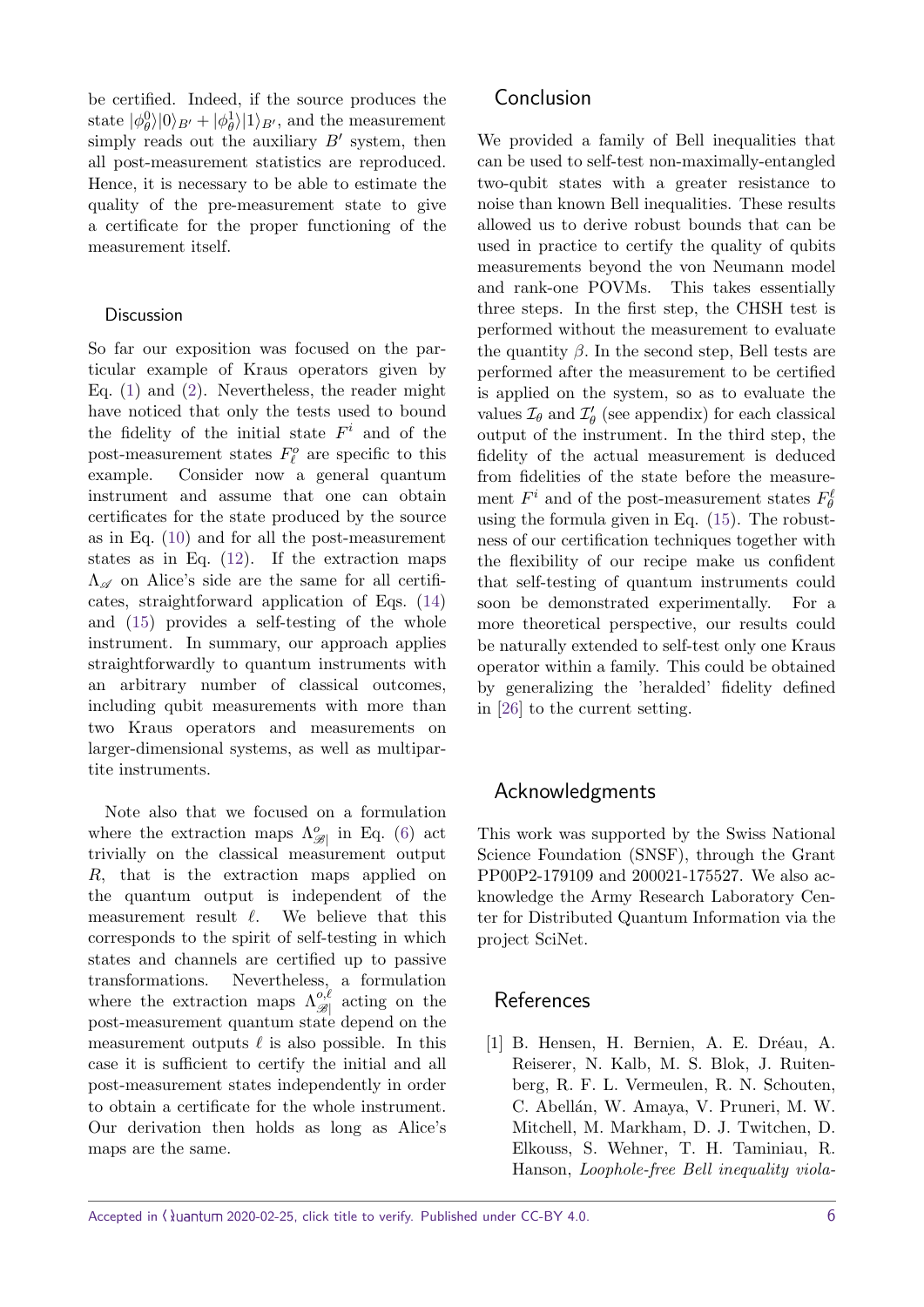tion using electron spins separated by 1.3 kilometres, Nature **526**[, 682 \(2015\).](https://doi.org/10.1038/nature15759)

- <span id="page-6-0"></span>[2] L. K. Shalm, E. Meyer-Scott, B. G. Christensen, P. Bierhorst, M. A. Wayne, M. J. Stevens, T. Gerrits, S. Glancy, D. R. Hamel, M. S. Allman, K. J. Coakley, S. D. Dyer, C. Hodge, A. E. Lita, V. B. Verma, C. Lambrocco, E. Tortorici, A. L. Migdall, Y. Zhang, D. R. Kumor, W. H. Farr, F. Marsili, M. D. Shaw, J. A. Stern, C. Abellán, W. Amaya, V. Pruneri, T. Jennewein, M. W. Mitchell, P. G. Kwiat, J. C. Bienfang, R. P. Mirin, E. Knill, S. W. Nam, Strong Loophole-Free Test of Local Realism, [Phys.](https://doi.org/10.1103/PhysRevLett.115.250402) Rev. Lett. **115**[, 250402 \(2015\).](https://doi.org/10.1103/PhysRevLett.115.250402)
- <span id="page-6-1"></span>[3] M. Giustina, M. A. M. Versteegh, S. Wengerowsky, J. Handsteiner, A. Hochrainer, K. Phelan, F. Steinlechner, J. Kofler, J-Å. Larsson, C. Abellán, W. Amaya, V. Pruneri, M. W. Mitchell, J. Beyer, T. Gerrits, A. E. Lita, L. K. Shalm, S. W. Nam, T. Scheidl, R. Ursin, B. Wittmann, A. Zeilinger, Significant-Loophole-Free Test of Bell's Theorem with Entangled Photons, [Phys. Rev. Lett.](https://doi.org/10.1103/PhysRevLett.115.250401) **115**, [250401 \(2015\).](https://doi.org/10.1103/PhysRevLett.115.250401)
- <span id="page-6-2"></span>[4] W. Rosenfeld, D. Burchardt, R. Garthoff, K. Redeker, N. Ortegel, M. Rau, H. Weinfurter, Event-Ready Bell Test Using Entangled Atoms Simultaneously Closing Detection and Locality Loopholes, [Phys. Rev.](https://doi.org/10.1103/PhysRevLett.119.010402) Lett. **119**[, 010402 \(2017\).](https://doi.org/10.1103/PhysRevLett.119.010402)
- <span id="page-6-3"></span>[5] J.S. Bell, On the Einstein Podolsky Rosen paradox, Physics **1**[, 195 \(1964\).](https://doi.org/10.1103/PhysicsPhysiqueFizika.1.195)
- <span id="page-6-4"></span>[6] R. Colbeck, Quantum And Relativistic Protocols For Secure Multi-Party Computation, [Ph.D. thesis, \(2009\).](https://arxiv.org/abs/0911.3814)
- <span id="page-6-5"></span>[7] S. Pironio, A. Acín, S. Massar, A. Boyer de la Giroday, D. N. Matsukevich, P. Maunz, S. Olmschenk, D. Hayes, L. Luo, T. A. Manning, C. Monroe, Random numbers certified by Bell's theorem, Nature **464**[, 1021 \(2010\).](https://doi.org/10.1038/nature09008)
- <span id="page-6-6"></span>[8] B. G. Christensen, K. T. McCusker, J. B. Altepeter, B. Calkins, T. Gerrits, A. E. Lita, A. Miller, L. K. Shalm, Y. Zhang, S. W. Nam, N. Brunner, C. C. W. Lim, N. Gisin, and P. G. Kwiat, Detection-Loophole-Free Test of Quantum Nonlocality, and Applications, [Phys. Rev. Lett.](https://doi.org/10.1103/PhysRevLett.111.130406) **111**, 130406 (2013).
- <span id="page-6-7"></span>[9] Y. Liu, X. Yuan, M-H. Li, W. Zhang, Q. Zhao, J. Zhong, Y. Cao, Y-H. Li, L-K. Chen, H. Li, T. Peng, Y-A. Chen, C-Z. Peng, S-C. Shi, Z. Wang, L. You, X. Ma, J. Fan, Q. Zhang, J-W. Pan, High-Speed Device-Independent Quantum Random Number Generation without a Detection Loophole, [Phys. Rev. Lett.](https://doi.org/10.1103/PhysRevLett.120.010503) **120**, 010503 [\(2018\).](https://doi.org/10.1103/PhysRevLett.120.010503)
- <span id="page-6-8"></span>[10] Y. Liu, Q. Zhao, M-H. Li, J-Y. Guan, Y. Zhang, B. Bai, W. Zhang, W-Z. Liu, C. Wu, X. Yuan, H. Li, W. J. Munro, Z. Wang, L. You, J. Zhang, X. Ma, J. Fan, Q. Zhang, J-W. Pan, Device-independent quantum random-number generation, [Na](https://doi.org/10.1038/s41586-018-0559-3)ture **562**[, 548 \(2018\).](https://doi.org/10.1038/s41586-018-0559-3)
- <span id="page-6-9"></span>[11] P. Bierhorst, E. Knill, S. Glancy, Y. Zhang, A. Mink, S. Jordan, A. Rommal, Y-K. Liu, B. Christensen, S. W. Nam, M. J. Stevens, L. K. Shalm, Experimentally Generated Randomness Certified by the Impossibility of Superluminal Signals, [Nature](https://doi.org/10.1038/s41586-018-0019-0) **556**, [223 \(2018\).](https://doi.org/10.1038/s41586-018-0019-0)
- <span id="page-6-10"></span>[12] L. Shen, J. Lee, L. P. Thinh, J-D. Bancal, A. Cerè, A. Lamas-Linares, A. Lita, T. Gerrits, S. W. Nam, V. Scarani, C. Kurtsiefer Randomness Extraction from Bell Violation with Continuous Parametric Down-Conversion, [Phys. Rev. Lett.](https://doi.org/10.1103/PhysRevLett.121.150402) **121**, 150402 [\(2018\).](https://doi.org/10.1103/PhysRevLett.121.150402)
- <span id="page-6-11"></span>[13] J. F. Clauser, M. A. Horne, A. Shimony, R.A. Holt, Proposed Experiment to Test Local Hidden-Variable Theories, [Phys. Rev.](https://doi.org/10.1103/PhysRevLett.23.880) Lett. **23**[, 880 \(1969\).](https://doi.org/10.1103/PhysRevLett.23.880)
- <span id="page-6-12"></span>[14] S. Popescu, D. Rohrlich, Which states violate Bell's inequality maximally?, [Phys.](https://doi.org/10.1016/0375-9601(92)90819-8) Lett. A **169**[, 411 \(1992\).](https://doi.org/10.1016/0375-9601(92)90819-8)
- <span id="page-6-13"></span>[15] M. McKague, T. H. Yang, V. Scarani, Robust self-testing of the singlet, [J. Phys. A:](https://doi.org/10.1088/1751-8113/45/45/455304) Math. Theor. **45**[, 455304 \(2012\).](https://doi.org/10.1088/1751-8113/45/45/455304)
- <span id="page-6-14"></span>[16] D. Mayers, A. Yao, Quantum Cryptography with Imperfect Apparatus, [Proceedings](https://arxiv.org/abs/quant-ph/9809039) [of the 39th IEEE Conference on Foundations](https://arxiv.org/abs/quant-ph/9809039) [of Computer Science, 1998, page 503,](https://arxiv.org/abs/quant-ph/9809039) see also Self testing quantum apparatus, [Quant.](https://doi.org/10.26421/QIC4.4) [Inf. Comput.](https://doi.org/10.26421/QIC4.4) **4**, 273 (2004).
- <span id="page-6-15"></span>[17] M. McKague, Interactive Proofs for BQP via Self-Tested Graph States, [Theory of](https://doi.org/10.4086/toc.2016.v012a003) [Computing,](https://doi.org/10.4086/toc.2016.v012a003) **12**, 3 (2016).

Accepted in  $\langle \lambda$ uantum 2020-02-25, click title to verify. Published under CC-BY 4.0.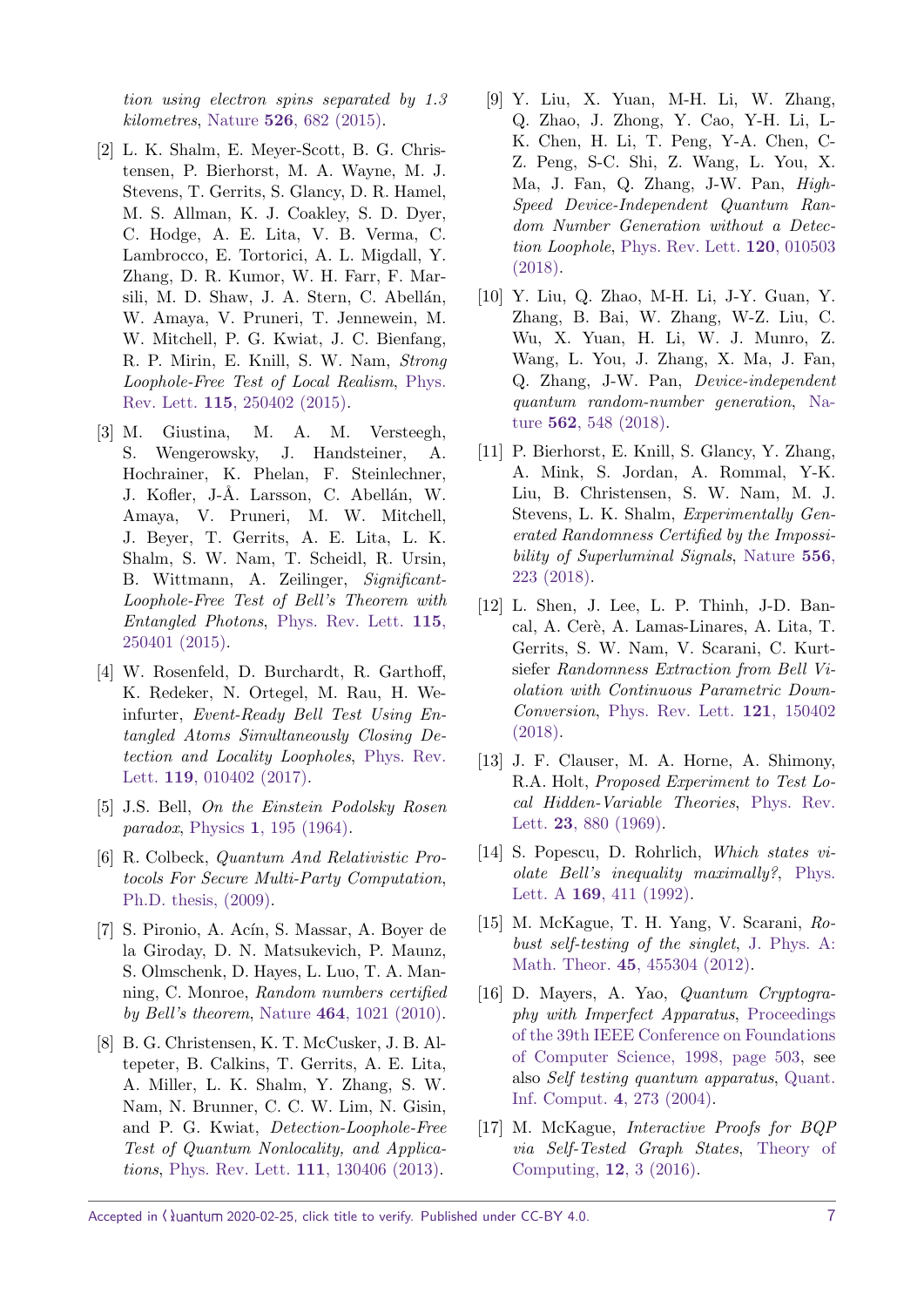- <span id="page-7-0"></span>[18] A. Coladangelo, K.T. Goh, V. Scarani, All Pure Bipartite Entangled States can be Self-Tested, Nat. Comm. **8**[, 15485 \(2017\).](https://doi.org/10.1038/ncomms15485)
- <span id="page-7-1"></span>[19] X. Wu, Y. Cai, T. H. Yang, H. Nguyen Le, J-D. Bancal, V. Scarani, Robust self-testing of the three-qubit W state, [Phys. Rev. A](https://doi.org/10.1103/PhysRevA.90.042339) **90**, [042339 \(2014\).](https://doi.org/10.1103/PhysRevA.90.042339)
- <span id="page-7-2"></span>[20] J-D. Bancal, M. Navascués, V. Scarani, T. Vértesi, T. H. Yang, Physical characterization of quantum devices from nonlocal correlations, Phys. Rev. A **91**[, 022115 \(2015\).](https://doi.org/10.1103/PhysRevA.91.022115)
- <span id="page-7-3"></span>[21] S-L. Chen, C. Budroni, Y-C. Liang, Y-N. Chen, Natural Framework for Device-Independent Quantification of Quantum Steerability, Measurement Incompatibility, and Self-Testing, [Phys. Rev. Lett.](https://doi.org/10.1103/PhysRevLett.116.240401) **116**, [240401 \(2016\).](https://doi.org/10.1103/PhysRevLett.116.240401)
- <span id="page-7-4"></span>[22] D. Cavalcanti, P. Skrzypczyk, Quantitative relations between measurement incompatibility, quantum steering, and nonlocality, [Phys.](https://doi.org/10.1103/PhysRevA.93.052112) Rev. A **93**[, 052112 \(2016\).](https://doi.org/10.1103/PhysRevA.93.052112)
- <span id="page-7-5"></span>[23] J. Kaniewski, Self-testing of binary observables based on commutation, [Phys. Rev. A](https://doi.org/10.1103/PhysRevA.95.062323) **95**[, 062323 \(2017\).](https://doi.org/10.1103/PhysRevA.95.062323)
- <span id="page-7-6"></span> $[24]$  J. Bowles, I. Supić, D. Cavalcanti, A. Acín, Self-testing of Pauli observables for device-independent entanglement certification, Phys. Rev. A **98**[, 042336 \(2018\).](https://doi.org/10.1103/PhysRevA.98.062336)
- <span id="page-7-7"></span>[25] M-O. Renou, J. Kaniewski, N. Brunner, Self-Testing Entangled Measurements in Quantum Networks, [Phys. Rev. Lett.](https://doi.org/10.1103/PhysRevLett.121.250507) **121**, [250507 \(2018\).](https://doi.org/10.1103/PhysRevLett.121.250507)
- <span id="page-7-8"></span>[26] J-D. Bancal, N. Sangouard, P. Sekatski, Noise-Resistant Device-Independent Certification of Bell State Measurements, [Phys.](https://doi.org/10.1103/PhysRevLett.121.250506) Rev. Lett. **121**[, 250506 \(2018\).](https://doi.org/10.1103/PhysRevLett.121.250506)
- <span id="page-7-9"></span>[27] P. Sekatski, J-D. Bancal, S. Wagner, N. Sangouard, Certifying the Building Blocks of Quantum Computers from Bell's Theorem, [Phys. Rev. Lett.](https://doi.org/10.1103/PhysRevLett.121.180505) **121**, 180505 (2018).
- <span id="page-7-10"></span>[28] E. S. Gómez, S. Gómez, P. González, G. Cañas, J. F. Barra, A. Delgado, G. B. Xavier, A. Cabello, M. Kleinmann, T. Vértesi, G. Lima, Device-Independent Certification of a Nonprojective Qubit Measurement, [Phys. Rev. Lett.](https://doi.org/10.1103/PhysRevLett.117.260401) **117**, 260401 (2016).
- <span id="page-7-11"></span>[29] M. Smania, P. Mironowicz, M. Nawareg, M. Pawłowski, A. Cabello, M. Bourennane, Experimental certification of an informationally complete quantum measurement in a device-independent protocol, [Optica](https://doi.org/10.1364/OPTICA.377959) **7**,123- [128 \(2020\).](https://doi.org/10.1364/OPTICA.377959)
- <span id="page-7-12"></span>[30] E. B. Davies, J. T. Lewis, An operational approach to quantum probability, [Comm.](https://doi.org/10.1007/BF01647093) [Math. Phys.](https://doi.org/10.1007/BF01647093) **17**, 239 (1970).
- <span id="page-7-13"></span>[31] J. A. Gross, C. M. Caves, G. J. Milburn, J. Combes, Qubit models of weak continuous measurements: markovian conditional and open-system dynamics, [Quantum Sci. Tech](https://doi.org/10.1088/2058-9565/aaa39f)nol. **3**[, 024005 \(2018\).](https://doi.org/10.1088/2058-9565/aaa39f)
- <span id="page-7-14"></span>[32] R. Silva, N. Gisin, Y. Guryanova, S. Popescu, Multiple Observers Can Share the Nonlocality of Half of an Entangled Pair by Using Optimal Weak Measurements, [Phys.](https://doi.org/10.1103/PhysRevLett.114.250401) Rev. Lett. **114**[, 250401 \(2015\).](https://doi.org/10.1103/PhysRevLett.114.250401)
- <span id="page-7-15"></span>[33] F. J. Curchod, M. Johansson, R. Augusiak, M. J. Hoban, P. Wittek, A. Acín Unbounded randomness certification using sequences of measurements, [Phys. Rev. A](https://doi.org/10.1103/PhysRevA.95.020102) **95**, 020102 [\(2017\).](https://doi.org/10.1103/PhysRevA.95.020102)
- <span id="page-7-16"></span>[34] F. J. Curchod, M. Johansson, R. Augusiak, M. J. Hoban, P. Wittek, A. Acín,  $A$ Single Entangled System Is an Unbounded Source of Nonlocal Correlations and of Certified Random Numbers,  $12<sup>th</sup>$  [Conference on](https://doi.org/10.4230/LIPIcs.TQC.2017.1) [the Theory of Quantum Computation, Com](https://doi.org/10.4230/LIPIcs.TQC.2017.1)[munication and Cryptography \(TQC 2017\),](https://doi.org/10.4230/LIPIcs.TQC.2017.1) [Leibniz International Proceedings in Infor](https://doi.org/10.4230/LIPIcs.TQC.2017.1)matics (LIPIcs) **[73, 1:1 \(2018\)](https://doi.org/10.4230/LIPIcs.TQC.2017.1)**.
- <span id="page-7-17"></span>[35] B. Coyle, M.J. Hoban, E. Kashefi, One-Sided Device-Independent Certification of Unbounded Random Numbers, [EPTCS 273,](https://doi.org/10.4204/EPTCS.273.2) [14 \(2018\).](https://doi.org/10.4204/EPTCS.273.2)
- <span id="page-7-18"></span>[36] K. Banaszek, I. Devetak, Fidelity trade-off for finite ensembles of identically prepared qubits, Phys. Rev. A **64**[, 052307 \(2001\).](https://doi.org/10.1103/PhysRevA.64.052307)
- <span id="page-7-19"></span>[37] M-D. Choi, Completely positive linear maps on complex matrices, [Linear Algebra Appl.,](https://doi.org/10.1016/0024-3795(75)90075-0) **10**[, 285 \(1975\).](https://doi.org/10.1016/0024-3795(75)90075-0)
- <span id="page-7-20"></span>[38] A. Jamiołkowski, *Linear transformations* which preserve trace and positive semidefiniteness of operators, [Rep. Math. Phys.](https://doi.org/10.1016/0034-4877(72)90011-0) **3**, [275 \(1972\).](https://doi.org/10.1016/0034-4877(72)90011-0)
- <span id="page-7-21"></span>[39] M. Raginsky, A fidelity measure for quantum channels, [Phys. Lett. A](https://doi.org/10.1016/S0375-9601(01)00640-5) **290**, 11 (2001).

Accepted in  $\sqrt{2020-02-25}$ , click title to verify. Published under CC-BY 4.0.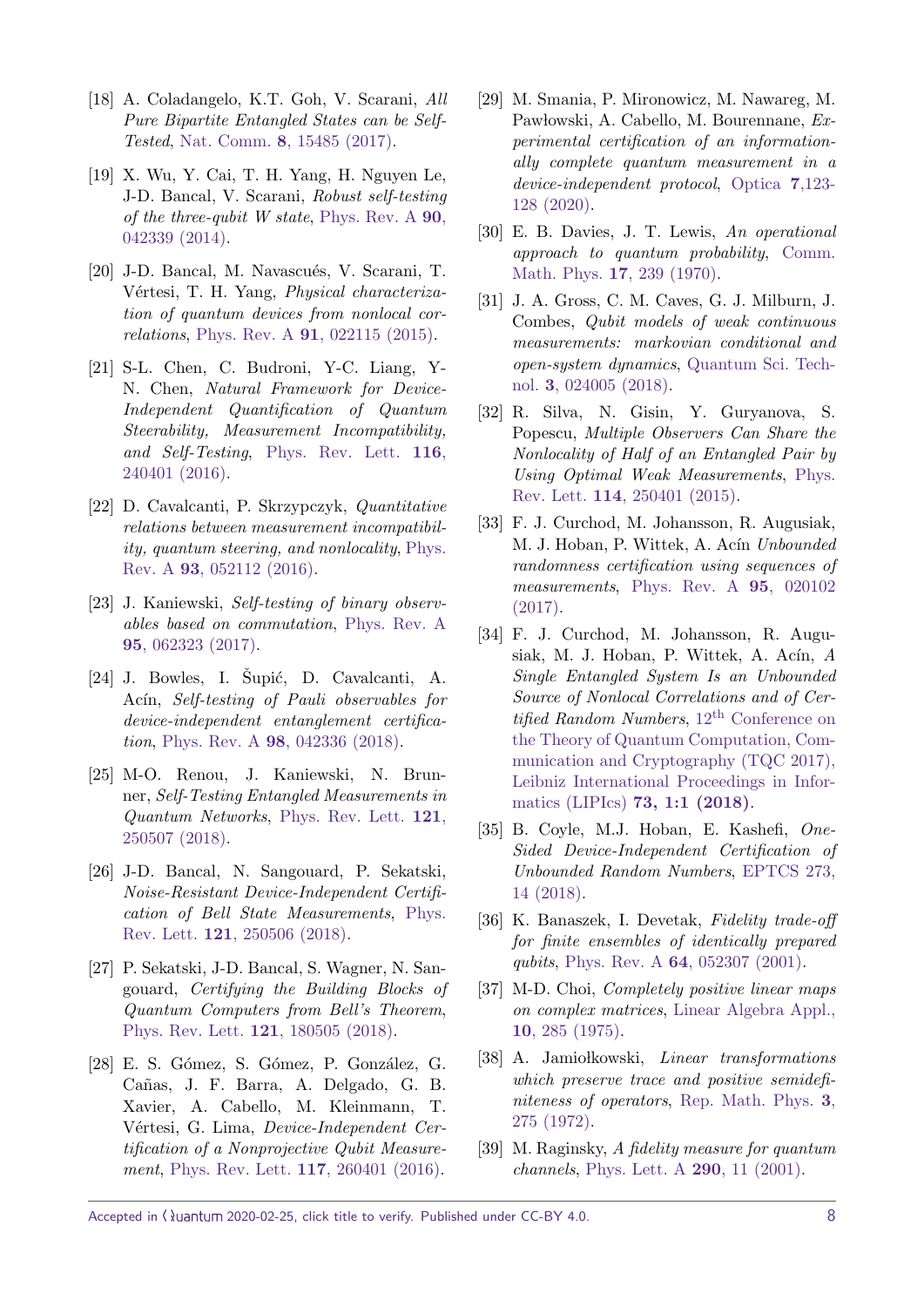- <span id="page-8-0"></span>[40] V. P. Belavkin, G. M. D'Ariano, M. Raginsky, Operational distance and fidelity for quantum channels, [J. Math. Phys.](https://doi.org/10.1063/1.1904510) **46**, [062106 \(2005\).](https://doi.org/10.1063/1.1904510)
- <span id="page-8-1"></span>[41] J. Kaniewski, Analytic and Nearly Optimal Self-Testing Bounds for the Clauser-Horne-Shimony-Holt and Mermin Inequalities, [Phys. Rev. Lett.](https://doi.org/10.1103/PhysRevLett.117.070402) **117**, 070402 (2016).
- <span id="page-8-2"></span>[42] P. Sekatski et al., in preparation.
- <span id="page-8-3"></span>[43] A. Acín, S. Massar, S. Pironio, Randomness versus Nonlocality and Entanglement, [Phys.](https://doi.org/10.1103/PhysRevLett.108.100402) Rev. Lett, **108**[, 100402 \(2012\).](https://doi.org/10.1103/PhysRevLett.108.100402)
- <span id="page-8-4"></span>[44] C. Bamps, S. Pironio, Sum-of-squares decompositions for a family of Clauser-Horne-Shimony-Holt-like inequalities and their application to self-testing, [Phys. Rev. A](https://doi.org/10.1103/PhysRevA.91.052111) **91**, [052111 \(2015\).](https://doi.org/10.1103/PhysRevA.91.052111)
- [45] T. Coopmans, J. Kaniewski, C. Schaffner, Robust self-testing of two-qubit states, [Phys.](https://doi.org/10.1103/PhysRevA.99.052123) Rev. A **99**[, 052123 \(2019\).](https://doi.org/10.1103/PhysRevA.99.052123)

## A Appendix

In the supplemental material we will prove the inequality in Eq. (12) of the main text. To do so we have to lower bound the fidelity of an unknown state  $\rho$  with respect to

<span id="page-8-6"></span>
$$
|\phi_{\theta}^{0}\rangle = \cos(\theta)|00\rangle + \sin(\theta)|11\rangle \tag{16}
$$

as a function of the expected value of the following Bell expression evaluated on the state *ρ*

$$
\mathcal{I}_{\theta} = \langle \frac{1}{4} \left[ \frac{A_0 (B_0 - B_1)}{\sin(b_{\theta})} + \frac{\sin(2\theta)}{\cos(b_{\theta})} A_1 (B_0 + B_1) + \cos(2\theta) \left( A_0 + \frac{B_0 - B_1}{2 \sin(b_{\theta})} \right) \right], \quad (17)
$$

where  $b_{\theta}$  = arctan  $\sqrt{\frac{1+\frac{1}{2}c_{2\theta}^2}{s_{2\theta}^2}}$ . Here and in the rest of the appendix we use the short notation  $c_{\theta} = \cos(\theta)$  and  $s_{\theta} = \sin(\theta)$ . The Bell expression Eq. [\(17\)](#page-8-5) has a quantum bound of 1, achieved by measuring precisely the two-qubit state  $|\phi_{\theta}^0\rangle$  with the observables

$$
A_0 = \sigma_z , \quad B_0 = \cos(b_\theta)\sigma_x + \sin(b_\theta)\sigma_z, \quad (18)
$$

$$
A_1 = \sigma_x , \quad B_1 = \cos(b_\theta)\sigma_x - \sin(b_\theta)\sigma_z. \quad (19)
$$

We find that the local bound of Eq. [\(17\)](#page-8-5) achieved by the deterministic local strategy  ${A_0 = A_1 =$  $B_0 = 1, B_1 = -1$ } is given by

<span id="page-8-7"></span>
$$
\mathcal{I}_L = \frac{1}{4} \left[ c_{2\theta} + (2 + c_{2\theta}) \sqrt{\frac{7 - c_{4\theta}}{5 + c_{4\theta}}} \right].
$$
 (20)

This value is to be compared with the local bound of the well-known (normalized) tilted-CHSH

$$
\mathcal{I}_{\theta}^{(T)} = \left\langle \frac{\alpha_{\theta} A_0 + A_0 (B_0 + B_1) + A_1 (B_0 - B_1)}{\sqrt{8 + 2\alpha_{\theta}^2}} \right\rangle
$$
\n(21)

with  $\alpha_{\theta} = \frac{2}{\sqrt{1+2t}}$  $\frac{2}{1+2\tan^2(2\theta)}$ , also known to attain the quantum bound of 1 for the partially entangled state of Eq. [\(16\)](#page-8-6) and well-chosen measurement settings, see Ref. [43, 44] of the main text. We find that the local bound of Eq.  $(20)$  is always higher than the local bound of the tilted-CHSH  $\mathcal{I}_L \geq \mathcal{I}_L^{(T)} = \frac{2+\alpha_\theta}{\sqrt{8+2\theta}}$  $\frac{2+\alpha_{\theta}}{8+2\alpha_{\theta}^2}$ , meaning that the violation of the tilted-CHSH inequality is more robust to white noise than the violation of our new Bell inequality. Nevertheless, our later studies will show that the new Bell operator allows for a more noise-tolerant state certification. The reason for this counter-intuitive result is the following: comparing the observed violation to the local bound only provides information on the distance between the target state (in our case  $|\phi_{\theta}^0\rangle$ ) and deterministic strategies, given by parallel measurement setting  $A_0 = \pm A_1$  with  $B_0 = \pm B_1$  and product states  $|\psi_A\rangle|\psi_B\rangle$  with  $A_0|\psi_A\rangle = \pm |\psi_A\rangle$ and  $B_0|\psi_B\rangle = \pm |\psi_B\rangle$ . In self-testing, on the other hand, we need to bound the distance of the target state to arbitrary states for arbitrary measurement settings. It is then crucial that the violation worsens drastically when departing from the perfect settings.

### <span id="page-8-5"></span>A.1 Fidelity Bounds

To derive lower bounds on the state fidelity from a Bell violation  $\mathcal{I}_{\theta}$  we use the tools presented in Ref. [27] of the main text. There, it is shown that such a global lower bound can be obtained by solving a two-qubit problem. More precisely, the state fidelity can be bounded by minimizing the quantity

$$
O((\Lambda_{\mathscr{A}} \otimes \Lambda_{\mathscr{B}}^{o,\theta})[\rho], |\phi_{\theta}\rangle\langle\phi_{\theta}|) \tag{22}
$$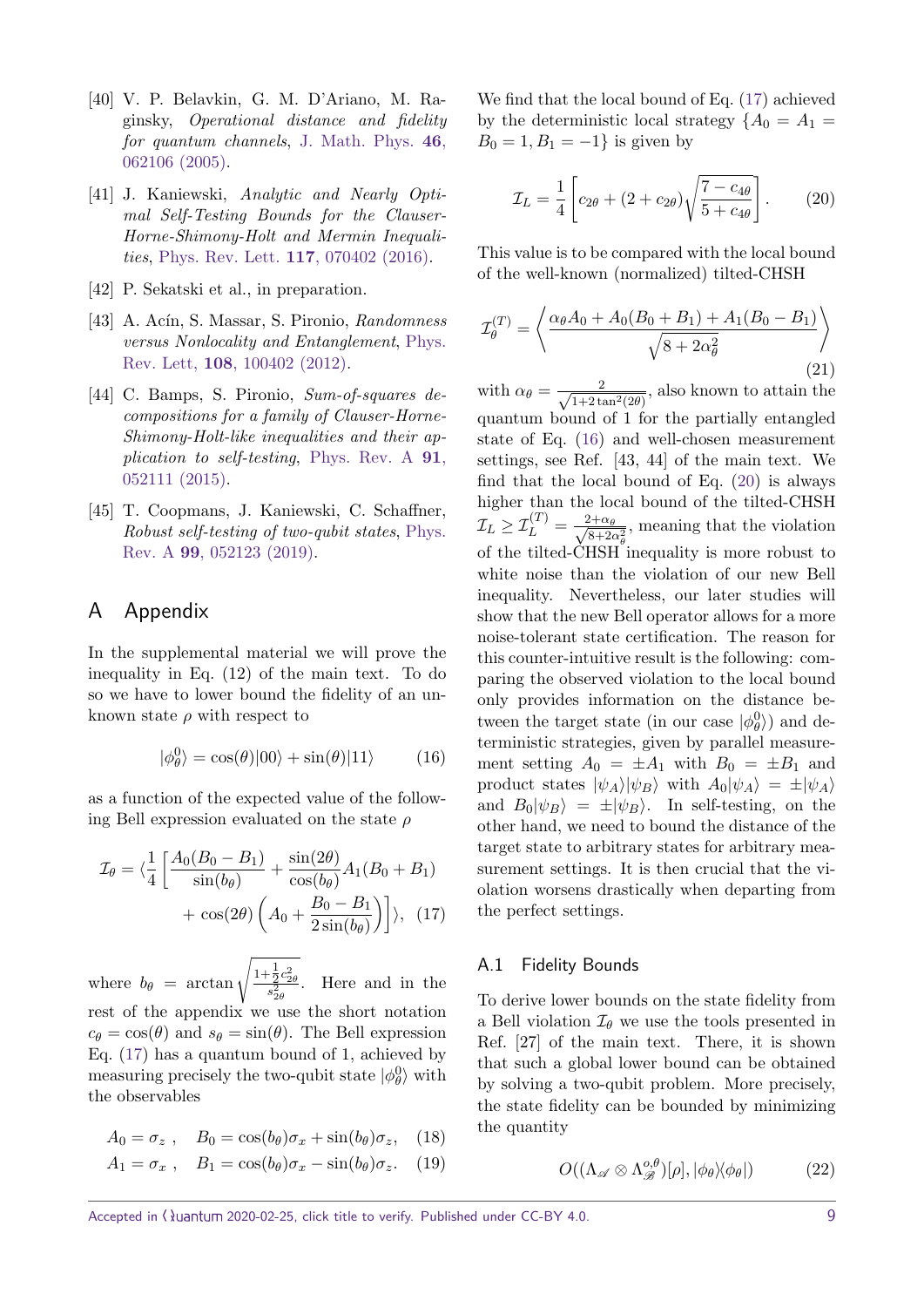with  $O(\rho, \sigma) = \text{Tr}(\sigma \rho)$ , over all possible twoqubit states  $\rho$  and all possible qubit observables  $A_0, A_1, B_0, B_1$  (with eigenvalues  $\pm 1$ ) that are compatible with the value  $\mathcal{I}_{\theta}$  of the Bell operator. Here,

$$
\Lambda_{\mathscr{A}}, \Lambda_{\mathscr{B}}^{o,\theta} : L(\mathbb{C}^2) \to L(\mathbb{C}^2) \tag{23}
$$

are the local extraction channels that can depend on the local observable  $A_0$  with  $A_1$  for  $\Lambda_{\mathscr{A}}$  and  $B_0$  with  $B_1$  for  $\Lambda_{\mathscr{B}}^{\,0,\theta}$ . The first step, therefore, is to fix these extraction channels.

Before we do so, let us fix some notation for the local observables. Any qubit observable with eigenvalues +1 and −1 can be written as  $\mathbf{n} \cdot \mathbf{\sigma}$ with  $|\mathbf{n}| = 1$ . Furthermore, without loss of generality, we can set the local bases such that

$$
A_0(a) = \cos(a)H + \sin(a)V
$$
  
\n
$$
A_1(a) = \cos(a)H - \sin(a)V
$$
\n(24)

$$
B_0(b) = \cos(b)\sigma_x + \sin(b)\sigma_z
$$

$$
B_1(b) = \cos(b)\sigma_x - \sin(b)\sigma_z \tag{25}
$$

where  $H = \frac{1}{\sqrt{2}}$  $\frac{1}{2}(\sigma_z+\sigma_x), V=\frac{1}{\sqrt{2}}$  $\frac{1}{2}(\sigma_z - \sigma_x)$ . Hence, in the minimization the pairs of observable *A*0,  $A_1$  and  $B_1$ ,  $B_2$  as well as the extraction channels  $\Lambda_{\mathscr{A}}$  and  $\Lambda_{\mathscr{B}}^{\overline{o},\theta}$  only depend on a single parameter *a* and *b* respectively.

### A.2 Extraction Channels

The extraction channels we will use are adapted versions of the dephasing channels from Ref. [41] of the main text. Note that since any local map can be seen as an isometry acting on the state plus the auxiliary degrees of freedom, these maps can also be understood as defining local isometries of particular interest. On Alice's side, the observables are maximally dephased if they are parallel or anti-parallel, and unchanged if they are orthogonal. More precisely, for *a* being half the angle between Alice's observables in Eq. [\(24\)](#page-9-0) the dephasing acts according to

$$
\Lambda_a[\rho] := \frac{1 + g(a)}{2}\rho + \frac{1 - g(a)}{2}\Gamma_a \rho \Gamma_a , \quad (26)
$$

where  $g(a) = (1 + \sqrt{2})(\cos(a) + \sin(a) - 1)$ , and  $\Gamma_a = H$  if  $a \in [0, \frac{\pi}{4}]$  $\left[\frac{\pi}{4}\right]$  and  $\Gamma_a = V$  if  $a \in \left[\frac{\pi}{4}\right]$  $\frac{\pi}{4}$ ,  $\frac{\pi}{2}$  $\frac{\pi}{2}$ . Here and from now on,  $\Lambda_a$  is the short notation of  $\Lambda_{\mathscr{A}}(a)$ .

On Bob's side, the observables are also maximally dephased if they are parallel or antiparallel, but here they are unchanged if half

the angle between them equals  $b_{\theta}$ , where  $b_{\theta}$  =  $\arctan \sqrt{\frac{1+\frac{1}{2}c_{2\theta}^2}{s_{2\theta}^2}}$  for the new inequality and  $b_{\theta} =$  $arctan(\sin(2\theta))$  for the tilted-CHSH one. For *b* denoting half the angle between Bob's observables in Eq. [\(25\)](#page-9-1) the dephasing channel on Bob's side is

$$
\Lambda_b[\rho] := \frac{1 + g(t_\theta(b))}{2} \rho + \frac{1 - g(t_\theta(b))}{2} \Omega_b \rho \Omega_b ,
$$
\n(27)

where

$$
t_{\theta}(b) = \gamma_{\theta}^{-1} \ln \left( \frac{b - \delta_{\theta}}{\delta_{\theta}} \right), \qquad (28)
$$

$$
\gamma_{\theta} = \frac{4}{\pi} \ln \left( \frac{\frac{\pi}{2} - b_{\theta}}{b_{\theta}} \right),\tag{29}
$$

$$
\delta_{\theta} = \frac{b_{\theta}^2}{\pi^2 - 2b_{\theta}}.\tag{30}
$$

<span id="page-9-1"></span><span id="page-9-0"></span>For the observables of Bob, the dephasing happens in the direction  $\Omega_b = \sigma_x$  if  $b \in [0, b_\theta]$ and  $\Omega_b = \sigma_z$  if  $b \in ]b_\theta, \frac{\pi}{2}$  $\frac{\pi}{2}$ . Again, we introduced the simplified notation  $\Lambda_b = \Lambda_{\mathscr{B}}^{\omicron,\theta}(b)$ .

Using these extraction channels and applying the numerical method presented Ref. [27] of the main text, we find the values of  $I_{\theta}^*$  such that the convex bound

<span id="page-9-2"></span>
$$
O((\Lambda_{\mathscr{A}} \otimes \Lambda_{\mathscr{B}}^{o,\theta})[\rho], |\phi_{\theta}^{0}\rangle\langle\phi_{\theta}^{0}|) \ge (1 - c_{\theta}^{2})\frac{\mathcal{I}_{\theta} - \mathcal{I}_{\theta}^{*}}{1 - \mathcal{I}_{\theta}^{*}} + c_{\theta}^{2}
$$
\n(31)

holds for our new inequality, as well as for the tilted-CHSH one (using then  $\mathcal{I}_{\theta}^{(T)}$  $\mathcal{I}_{\theta}^{(1)}$  instead of  $\mathcal{I}_{\theta}$ ). Here  $\mathcal{I}_{\theta}$  is the observed Bell violation and  $\mathcal{I}_{\theta}^{*}$  is the non-trivial cutoff corresponding to the violation for which the fidelity matches the square of the largest Schmidt coefficient of  $|\phi_{\theta}^{0}\rangle$ . This means that  $\mathcal{I}_{\theta}^{*}$  is the relevant quantity for comparing the self-testing performance of Bell operators in device-independent tasks. Figure 4 in the main text depicts  $\mathcal{I}_{\theta}^{*}$  for both the tilted-CHSH and the new inequality.

### A.3 Extension to the other state

We have just shown how the observed violation of a Bell inequalities  $\mathcal{I}_{\theta}$  gives a bound on the overlap of the state  $\rho$  with the target state

$$
|\phi_{\theta}^{0}\rangle = c_{\theta}|00\rangle + s_{\theta}|11\rangle \tag{32}
$$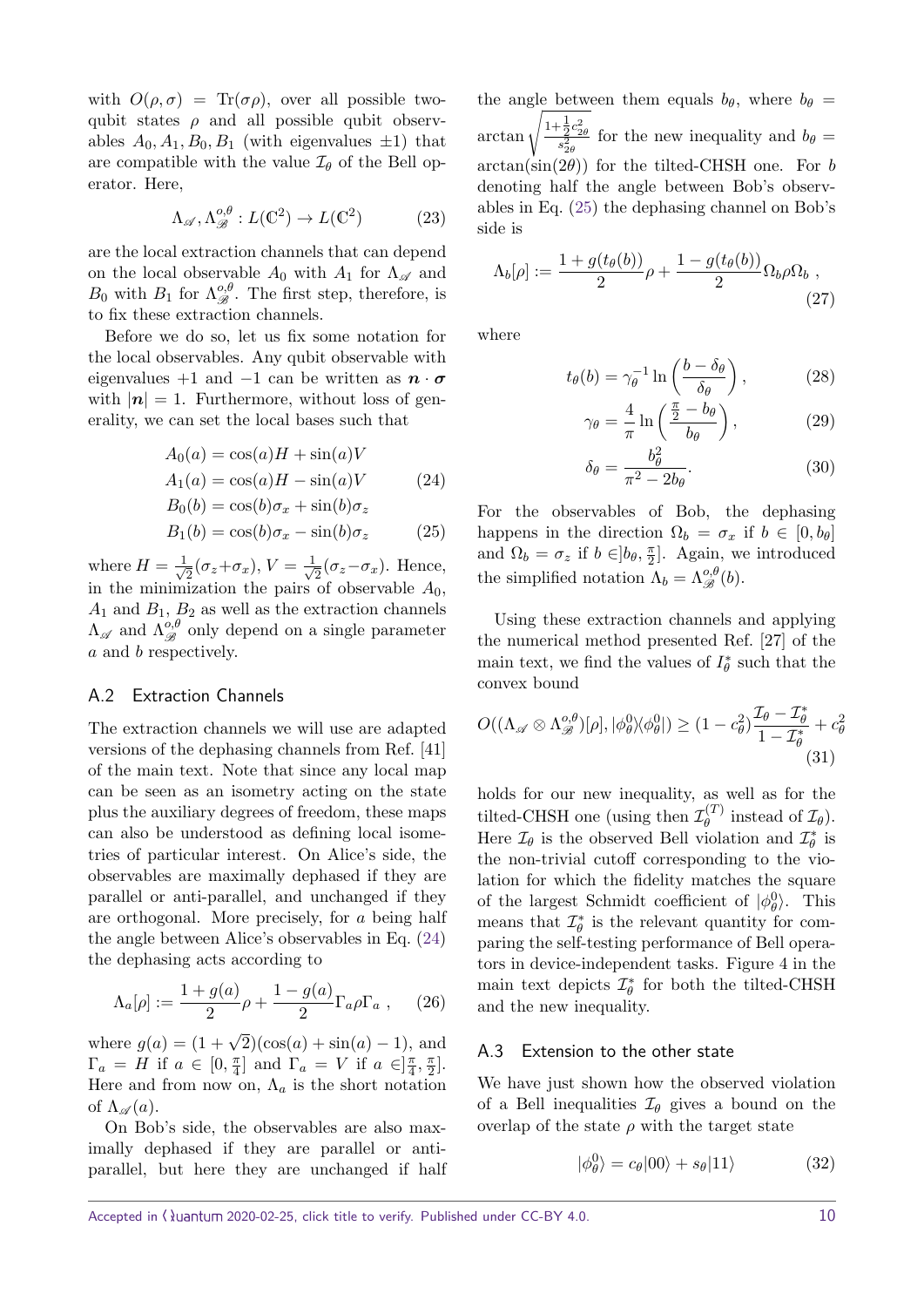upon applying the extraction maps  $\Lambda_a$  and  $\Lambda_b$ . We will now show the violation of another inequality  $\mathcal{I}'_{\theta}$ , related to  $\mathcal{I}_{\theta}$  by a mere relabeling of some of the inputs and outputs, bounds the overlap of a state  $\rho'$  with the other target state

$$
|\phi_{\theta}^1\rangle = c_{\theta}|11\rangle + s_{\theta}|00\rangle.
$$
 (33)

The proof follows the line of Ref. [26] from the main text. Before we start, note that the two target states are related via  $|\phi_{\theta}^{0}\rangle \stackrel{\sigma_{\mathscr{F}} \otimes \sigma_{\mathscr{X}}}{\longleftrightarrow} |\phi_{\theta}^{1}\rangle$ . In the ideal case this transformation corresponds to a permutation of the outputs of  $A_1 \leftrightarrow -A_1$  and the exchange of  $B_0$  and  $B_1$ . We will now show that this observation also holds in the non-ideal case.

Let us first have a closer look at Eq. [\(31\)](#page-9-2). As it holds for any state  $\rho$ , it can be expressed as the expectation value of the operator

$$
\Lambda_a \otimes \Lambda_b \left[ |\phi_\theta^0| \langle \phi_\theta^0| \right] - s\mathcal{B}(a, b) - \mu \mathbb{1} \ge 0, \quad (34)
$$

where  $\mathcal{B}(a, b)$  is the Bell operator obtained by choosing the settings  $(24)$ ,  $(25)$  in the Bell expression [\(17\)](#page-8-5). Here we used the fact that the maps  $\Lambda_{a(b)}$  are self-adjoint and  $s = \frac{1-c_{\theta}^2}{1-T_{\theta}^*}$  and  $\mu = \frac{c_{\theta}^2 - \mathcal{I}_{\theta}^*}{1 - \mathcal{I}_{\theta}^*}$ . This operator inequality holds for all measurement angles *a* and *b*.

Now consider a new Bell expression corresponding to an operator  $\mathcal{B}'$ , obtained by exchanging the outputs of *A*<sup>1</sup> and exchanging the role of the measurements  $B_0$  and  $B_1$  in the previous expression. The operator  $\mathcal{B}'(a, b)$  can be obtained by applying the rotation  $R := R_{\hat{x}}(\pi) = e^{i\frac{\pi}{2}\sigma_x}$ :

$$
\mathcal{B}'(a,b) = (R \otimes R)\mathcal{B}'(\frac{\pi}{2} - a,b)(R^{\dagger} \otimes R^{\dagger}) \quad (35)
$$

as illustrated in Figure [6.](#page-10-0)

Since Eq. [\(34\)](#page-10-1) holds for all angles, it also holds for  $a \to \frac{\pi}{2} - a$ . Then we act with  $(R \otimes R)$  and  $(R^{\dagger} \otimes R^{\dagger})$  from the left and right respectively. We arrive at

<span id="page-10-2"></span>
$$
(R \otimes R)(\Lambda_{\frac{\pi}{2} - a} \otimes \Lambda_b) \Big[ |\phi_\theta^0| / |\phi_\theta^0| \Big] (R^\dagger \otimes R^\dagger) \qquad (36)
$$

$$
-s\mathcal{B}'(a, b) - \mu \mathbb{1} \ge 0.
$$

The rotation on Bob's side commutes with the extraction channel  $\Lambda_b$ . This is easily verified by reminding ourselves that  $\Omega_b \in {\sigma_x, \sigma_z}$  and there- $\text{for } R\Omega_b \rho \Omega_b R^{\dagger} = \Omega_b R \rho R^{\dagger} \Omega_b.$ 

On Alice's side, we realize that  $RHR^{\dagger} = V$ . Therefore  $R\Gamma_{\frac{\pi}{2}-a}R^{\dagger} = \Gamma_a$ . By also recalling that



<span id="page-10-1"></span><span id="page-10-0"></span>Figure 6: The first row shows the settings present in the experiment, the left column belongs to Alice, the right one to Bob. In case the outcome of the generalized measurement is 0, they just collect the data. If the outcome is 1, Bob reinterprets his inputs, i.e. if he chose  $B_0$  he saves the result as the outcome of  $B_1$  and vice versa. Alice on the other hand collects her data applying  $A_0 \rightarrow -A_0$ . This transformation is sketched in the second row. The effect of this post-processing on the settings correspond to Alice applying a shift to her measurement angle followed by a rotation around *x*ˆ by *π*, i.e.  $R_{\hat{x}}(\pi) \circ (a \to \frac{\pi}{2} - a)$ , where  $R_{\hat{x}}(\pi) = e^{i \frac{\pi}{2} \sigma_x}$ . The observables of Bob are simply rotated by  $R_{\hat{x}}(\pi)$ .